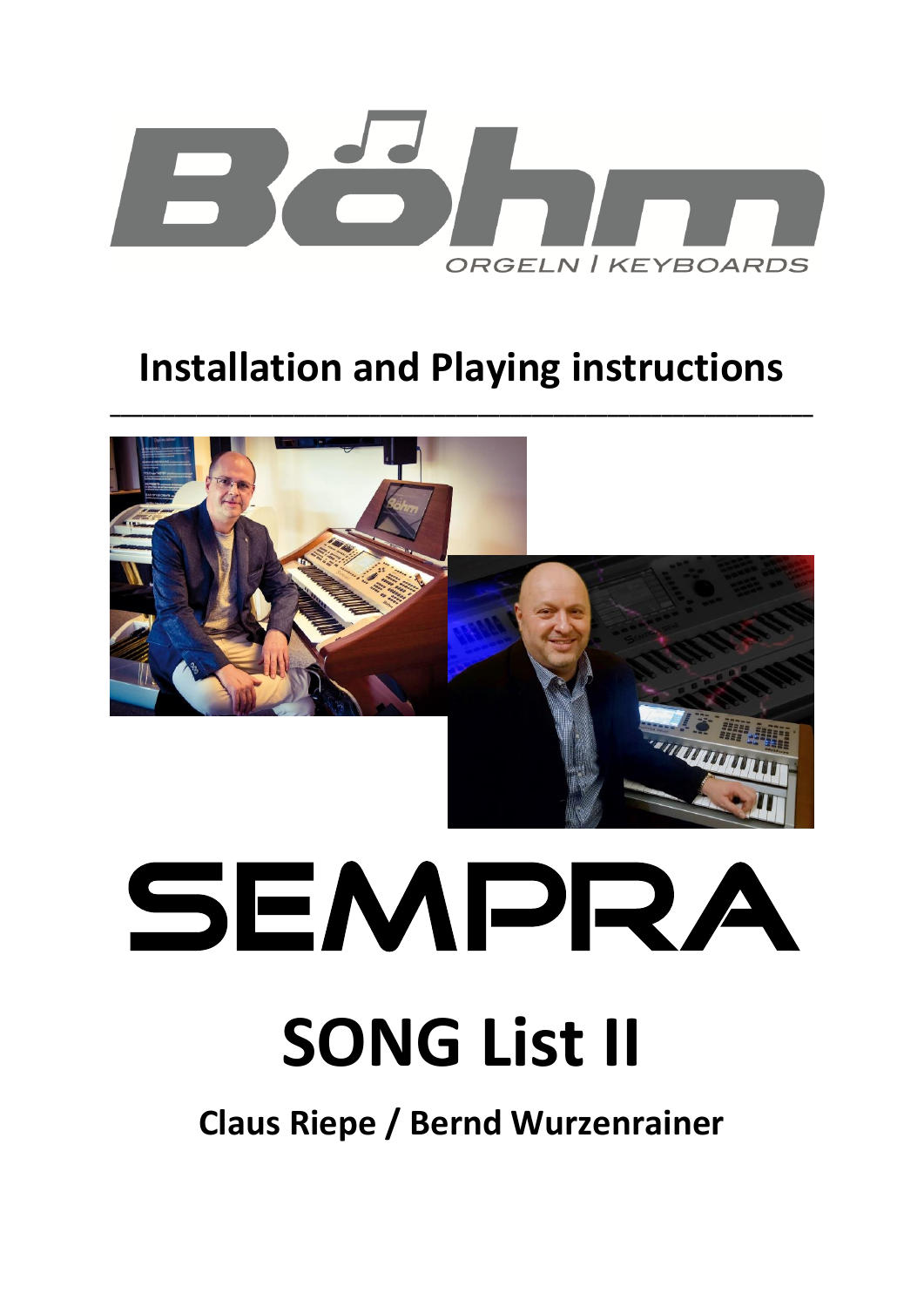SEMPRA SONG List II - Claus Riepe, Bernd Wurzenrainer Installation and playing instructions

Version 1.0 Item no. 41162E

Last update: 01.12.2019

The information contained in this documentation is subject to change without notice and does not constitute a commitment on the part of **Keyswerk Musikelektronik GmbH**.

The description is based on the information available at the time of printing.

#### **The display images shown in this manual are examples only and may differ from the actual displays on your instrument**.

We reserve the right to make changes to technical details in relation to the descriptions, specifications and illustrations in this manual.

**Keyswerk Musikelektronik GmbH** cannot accept any liability for program errors and for incorrect information in the documentation and their consequences.

© Keyswerk 2019

All rights reserved

Responsible for the content:

**BÖHM Orgeln KEYSWERK Musikelektronik GmbH & Co. KG Warbersche Str. 32 31675 Bückeburg Tel.: 05722 905088 Internet http://www.keyswerk.de E-Mail** [info@keyswerk.de](mailto:info@keyswerk.de)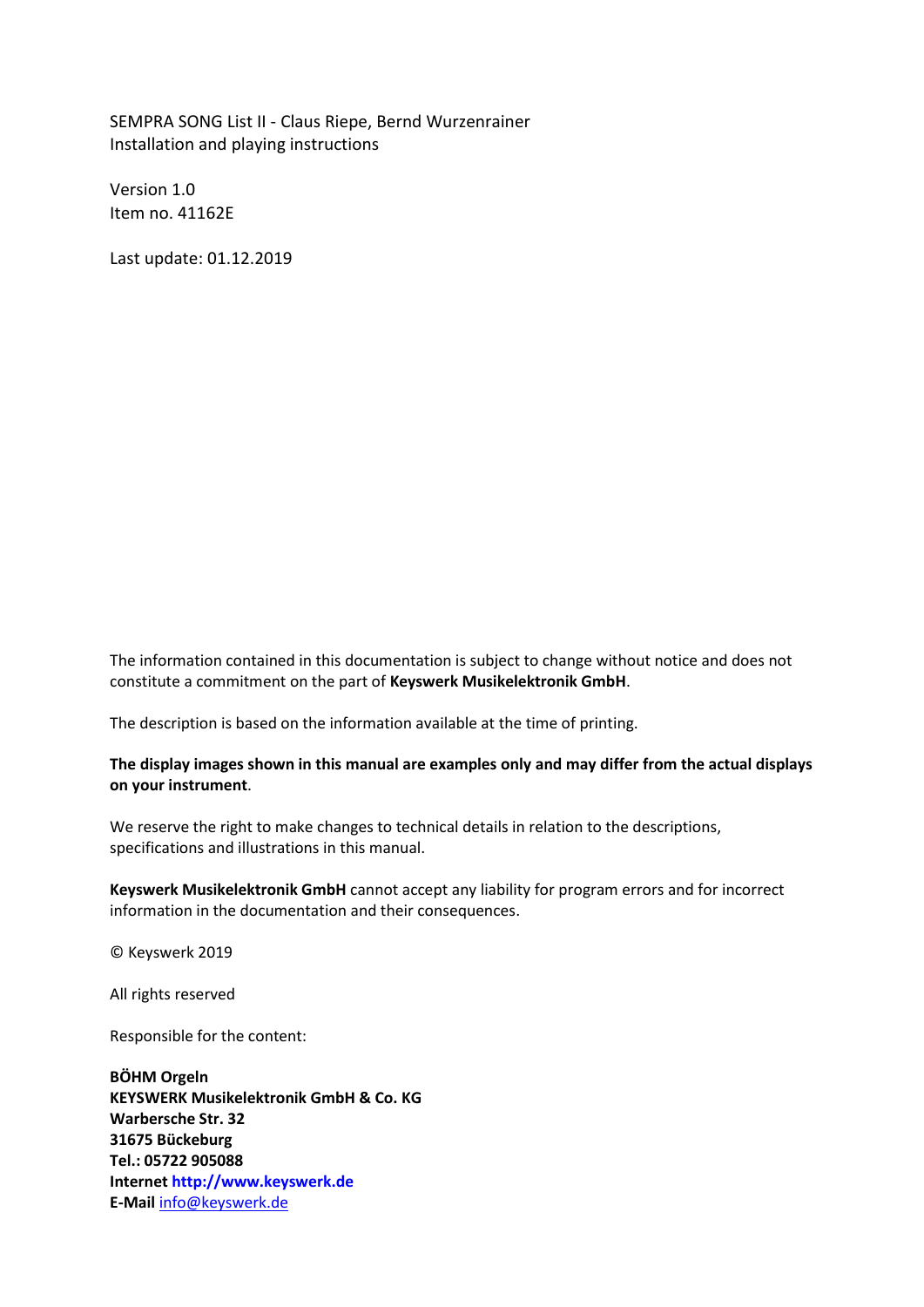#### content

| Overview SEMPRA SONG List II |  |
|------------------------------|--|
|                              |  |
|                              |  |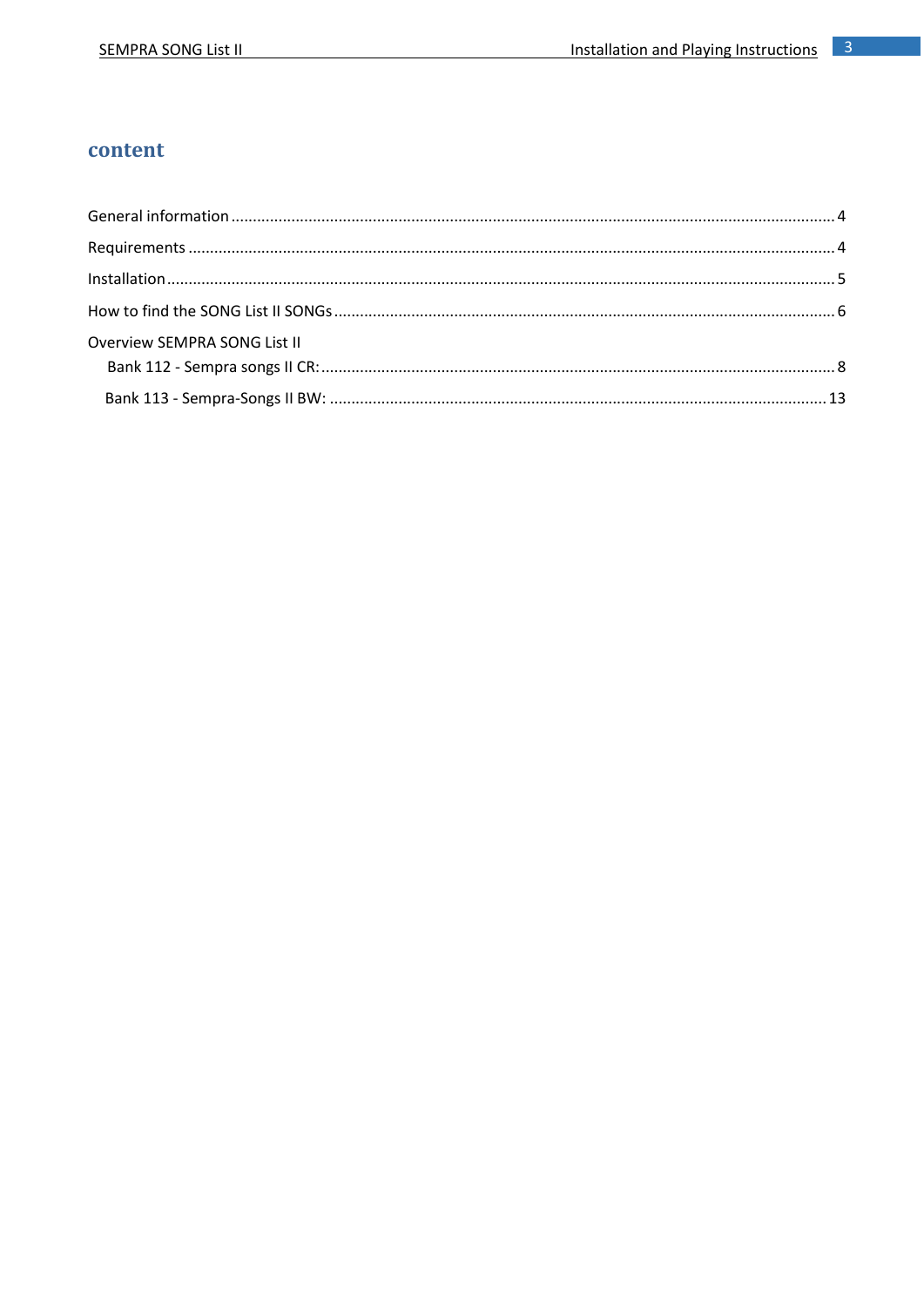#### <span id="page-3-0"></span>**General information**

With the SEMPRA SONG List II (called "Sempra Songs II" in the organ) you get 128 fantastic additional SONGs with corresponding Global Presets for your SEMPRA, to play the titles marked in the SONG names as well as many other pieces of music full of sound. Our top musicians Bernd Wurzenrainer and Claus Riepe each created 64 SONGS for you and worked out several global presets for each SONG.

The first 64 SONGS on the list were created by Claus Riepe and are named by title, i.e. they were specially optimized for certain pieces of music (which doesn't mean that you can't use these presets for many other titles or easily change them and save them as a new preset). Bernd Wurzenrainer has created his second group of 64 SONGS in such a way that they partly also have certain songs, but often also "only" certain artists or styles as a model. So these presets can be used even more generally, but with titles like "Miller Moonlight" or "Mr.WunderbarFox" you have a typical sound immediately, or immediately an artist or even a title in your head!

The presets of the SONG List II are worked out in great detail in order to achieve musically meaningful sound enhancement when playing. In the appendix to these operating instructions you will find an overview of all 128 SONGS included. By the way, all SONG names in SONG List II are marked with the abbreviation "SL2" (Song List II). This principle has already proven itself with other software packages. So you always keep track of which data you are currently playing with.

#### <span id="page-3-1"></span>**Requirements**

In order for the SONG presets to sound exactly as programmed, your SEMPRA should be equipped with the Drawbar sound module RealOrgan, the Drawbar packages Böhm Vintage (Art.-No. 41921) and American (Art.-No. 41923) as well as the Amadeus DSP-Extension (Art.-No. 41115).

If these extensions are not available, there may be slight deviations in some presets if drawbar sounds or Amadeus effect sounds (FX sounds) have been used.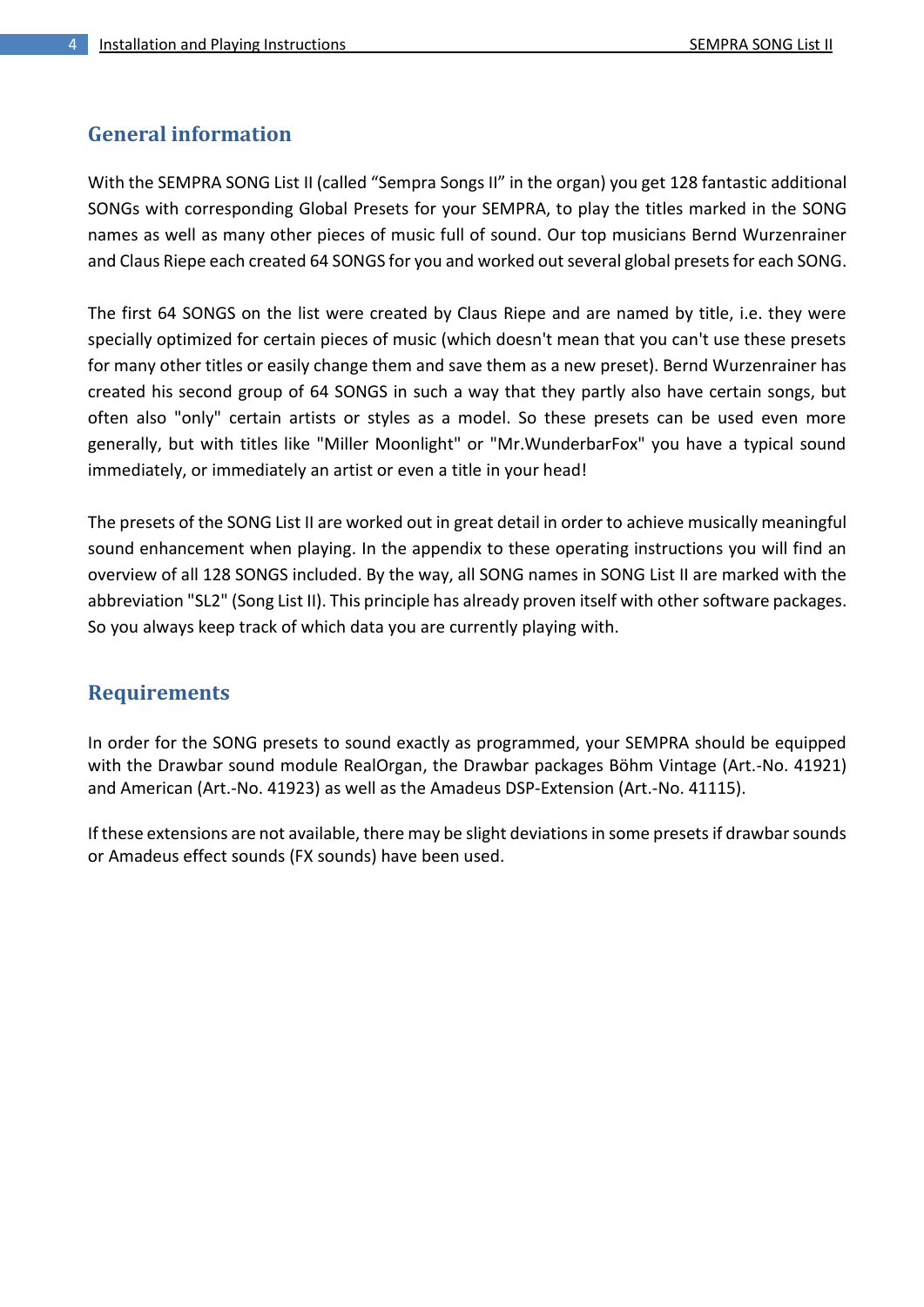#### <span id="page-4-0"></span>**Installation**

You will receive the data of the SONG List II directly as an installation file on the factory data stick belonging to your SEMPRA, or, in case of subsequent purchase of the software, as an *archive file* via email. In this case, save the archive file transmitted to you on your PC on the factory data stick as described in the main manual for SEMPRA or the additional instructions for SEMPRA Version 1.3.

• Then insert the stick into the SEMPRA. The display indicates that the archive file has been found and asks if it should be unpacked. Confirm with **[Enter]**.

The installation data is now available on the stick and can be installed as described below.

| 富<br>回                                  | «!!! Basic Song !!!»                                                                                                          |                                          | 12:18<br>个个                              |
|-----------------------------------------|-------------------------------------------------------------------------------------------------------------------------------|------------------------------------------|------------------------------------------|
| Sempra-Basics                           |                                                                                                                               |                                          | !!! Basic Song !!!                       |
| <b>III Basic Song III</b><br>Pop / Beat | Solochord 1<br>Strinas slow 2<br>Upper left 1                                                                                 | Upper right 1                            | Clr.Reg.1<br>Plano Concert               |
| <b>!Accordion</b>                       | aol Stringo                                                                                                                   | Diano Concert<br>Unpack the archive file | Clr.Reg.2<br><b>Piano Concert</b>        |
| !Accordion Musette                      |                                                                                                                               | "C:/install.arc"?<br>リバ                  | Clr.Reg.3                                |
| Akkordeon mix<br>Pop                    | Cancel<br>Esc                                                                                                                 | <b>Unpack</b><br>Enter                   | Clr.Reg.4                                |
| Alto & Tenor Saxophone<br>Fox           | 8 Beat 1<br>Tempo<br>$\begin{array}{ccccccccccccccccc} \bullet & \bullet & \bullet & \bullet & \bullet & \bullet \end{array}$ | Barcount                                 | Clr.Reg.5<br>Plano Concert               |
| <b>IBrass</b><br>Swing / Jazz           | 116<br>Transp.<br>Chord<br>C<br>C                                                                                             | Signature<br>4/4                         | <b>CLEAR REG</b><br><b>Piano Concert</b> |
| է<br>"                                  | Party 2<br>Lets go                                                                                                            | Birds 1<br>Glocke <sub>2</sub>           | FX-Rotor<br>Rotor slifs                  |

**But first a tip:** Delete the archive file from your factory data stick after installing the data. Otherwise, the display will always ask if the file should be unpacked when you insert the stick into the organ, as archive files are automatically detected. Unpacking has already been done and the archive file can be deleted from the stick, it is no longer needed.

But now to the actual installation:

*Attention: Like all factory data and other additional software packages, SONG List II is installed specific for each user account. If you want to use the SONG List II in multiple user accounts, you must perform the installation separately for each of these accounts*.

We assume that the installation data is now on your factory data stick and the stick is plugged into the SEMPRA:

- Call up the USB menu and tap the **Installation** field on the left. The list of installation files is displayed.
- Place the cursor on the **59105 Sempra-Songs II** folder and tap **Load/install folder** on the right.

| <u>ल्</u> ब<br>页             | <b>USB Media</b>                                | 12:18<br>$\overline{nn}$ |
|------------------------------|-------------------------------------------------|--------------------------|
|                              | USB1<br>Syst. Work                              | Action                   |
| show all                     | <b>C:/INSTALL/</b>                              | load / install folder    |
|                              | 59096 Konto-Update                              |                          |
| Installation                 | 59097 Sound-Patch                               | hatall file<br>load      |
|                              | 59101 Basic-Styles                              |                          |
| Themes (Whums)               | 59102 Basic-Songs I                             | play directly            |
|                              | 59103 Sempra-Songs I                            |                          |
| Songs                        | 59104 Weihnachten I                             | save selected type       |
|                              | 59105 Sempra-Songs II                           |                          |
| Styles                       | 59122 SE20-40 Part-Erw-1                        | format drive             |
|                              | 59123 SE20-40 Part-Erw-2 (LSS2!)                |                          |
| Playbacks                    | 59124 SE60 Part-Erw (LSS2!)                     | delete file              |
|                              | <b>Filesize 0 B</b><br>Date 01.12.2019<br>12:11 |                          |
| $\overline{\mathsf{v}}$<br>" | ᆽ<br>$\vee$<br>à<br>$\overline{\mathbf{y}}$     | $\ll =$                  |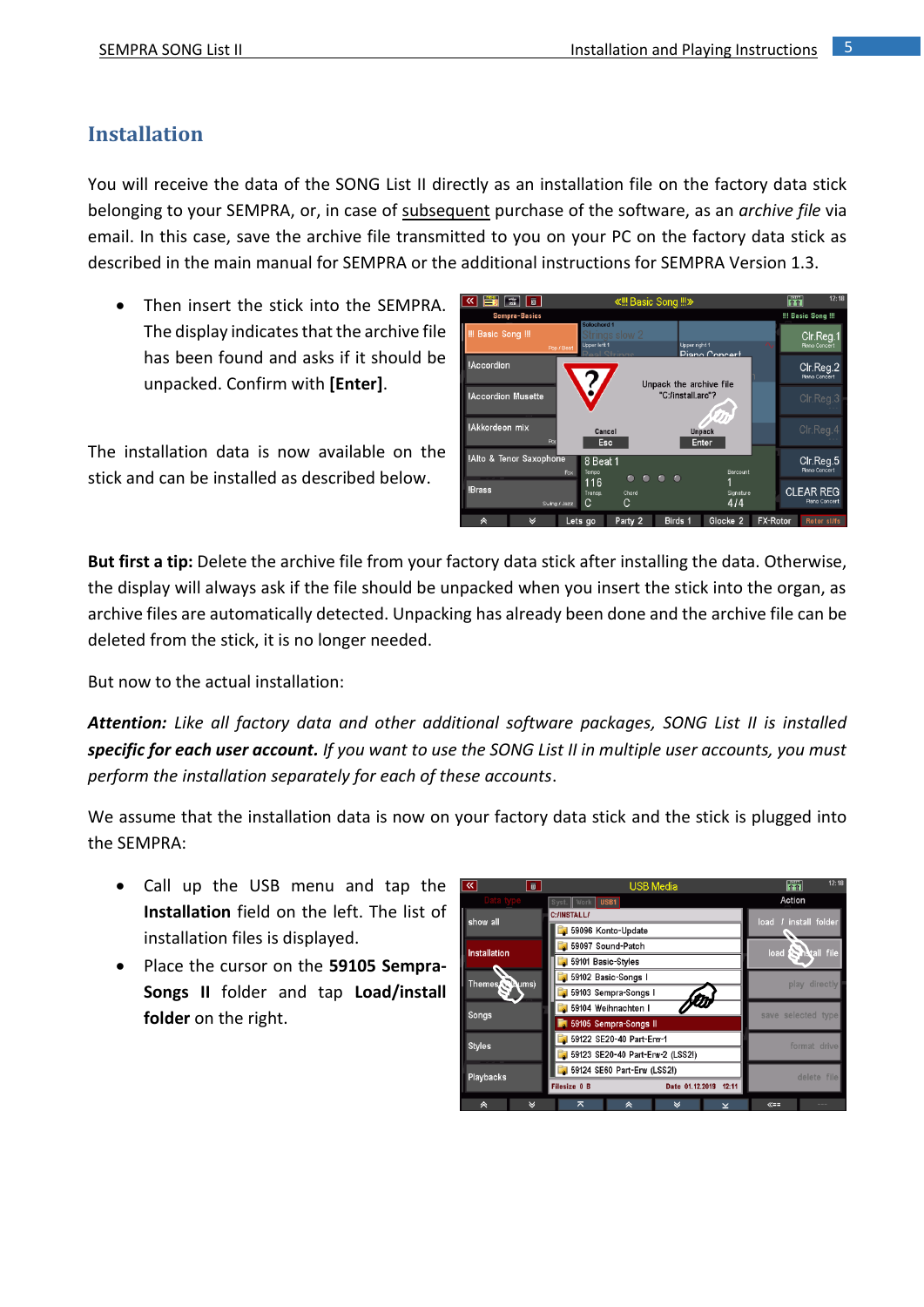$\overline{\mathbf{m}}$ Action

stall file

direct

d typ

- The display asks if the data should really be installed. Confirm with **[Enter]**.
- $\blacksquare$  $\overline{\mathbf{n}}$ Action  $\sqrt{s}$ t. 1 C:/INSTALL/ show all 59096 Konto-Update Installation Install content of "59105 Sempra-Songs II" Themes (Albums play dired automatically ? Songs selected typ OK Enter  $\overline{E}$ sc Styles 59123 SE20-40 Part-Erw-2 (LSS2!) 6 59124 SE60 Part-Erw (LSS2!) **Playbacks** Filesize 0 B Date 01.12.2019 12:11

**USB Medi** 

"112 Sempra-Songs II CR P-01.SGB" is copied...

Date 01.12.2019

 $12:1$ 

C:/INSTALL/

Filesize 0 B

59096 Konto-Update

59123 SE20-40 Part-Erw-2 (LSS2!) 59124 SE60 Part-Erw (LSS2!)

• The SONG List II will now be installed. You can then remove the stick again.

 $\overline{\alpha}$ 

show all

**Themes** 

Songs

Styles

Playbacks

This completes the installation of SONG List II 2. The new data can now be used for gaming.

#### <span id="page-5-0"></span>**How to find the SONG List II SONGs**

The SONG List II occupies the Firm SONG Banks 12 and 13. You can access and select these SONG Banks by pressing the SONG Filter button **[Bank]** left to the display and (by tapping the button again) selecting one of the two banks with the data wheel and pressing **[Enter]** to activate it for play:

| ≪<br>富<br>可                               | <b>«Ill Rasic Song III»</b>        |                                 | 12:21<br>春春                              |
|-------------------------------------------|------------------------------------|---------------------------------|------------------------------------------|
| <b>Sempra-Basics</b>                      | Select please:                     |                                 | !!! Basic Song !!!                       |
| III Basic Song !!!                        | Sempra-Songs I-6                   |                                 |                                          |
| Up<br>Pop / Beat                          | Sempra-Songs I-7                   |                                 | Clr.Reg.1<br><b>Piano Concert</b>        |
| !Accordion<br>lin                         | Sempra-Songs I-8                   | Incert                          |                                          |
| Fox                                       | Sempra-Songs I-9                   | ordion                          | Clr.Reg.2<br>Piano Concert               |
| <b>!Accordion Musette</b><br>S            | Sempra-Songs I-10                  | Incert                          |                                          |
| Lot<br>Waltz                              | Sempra-Songs II CR                 |                                 | Clr.Reg.3                                |
| !Akkordeon mix                            | Sempra-Songs II BW                 |                                 |                                          |
| C)<br>Pop / Beat                          | Firm Songs 14                      |                                 | Clr.Reg.4                                |
| !Alto & Tenor Saxophone                   | ASP <sub>1</sub>                   |                                 |                                          |
| 8l<br>78<br>Fox                           | ASP <sub>2</sub>                   | Barcount                        | Clr.Reg.5<br>Plano Concert               |
| <b>IBrass</b><br>Swing / Jazz             | Cancel<br>Continue<br>Esc<br>Enter | Signature<br>4/4                | <b>CLEAR REG</b><br><b>Piano Concert</b> |
| $\boldsymbol{\mathsf{w}}$<br>Lets go<br>《 | Birds 1<br>Party 2                 | FX-Rotor<br>Glocke <sub>2</sub> | Rotor sl/fs                              |

Bank Sempra songs II CR: 64 SONGS by Claus Riepe Bank Sempra Songs II BW: 64 SONGS by Bernd Wurzenrainer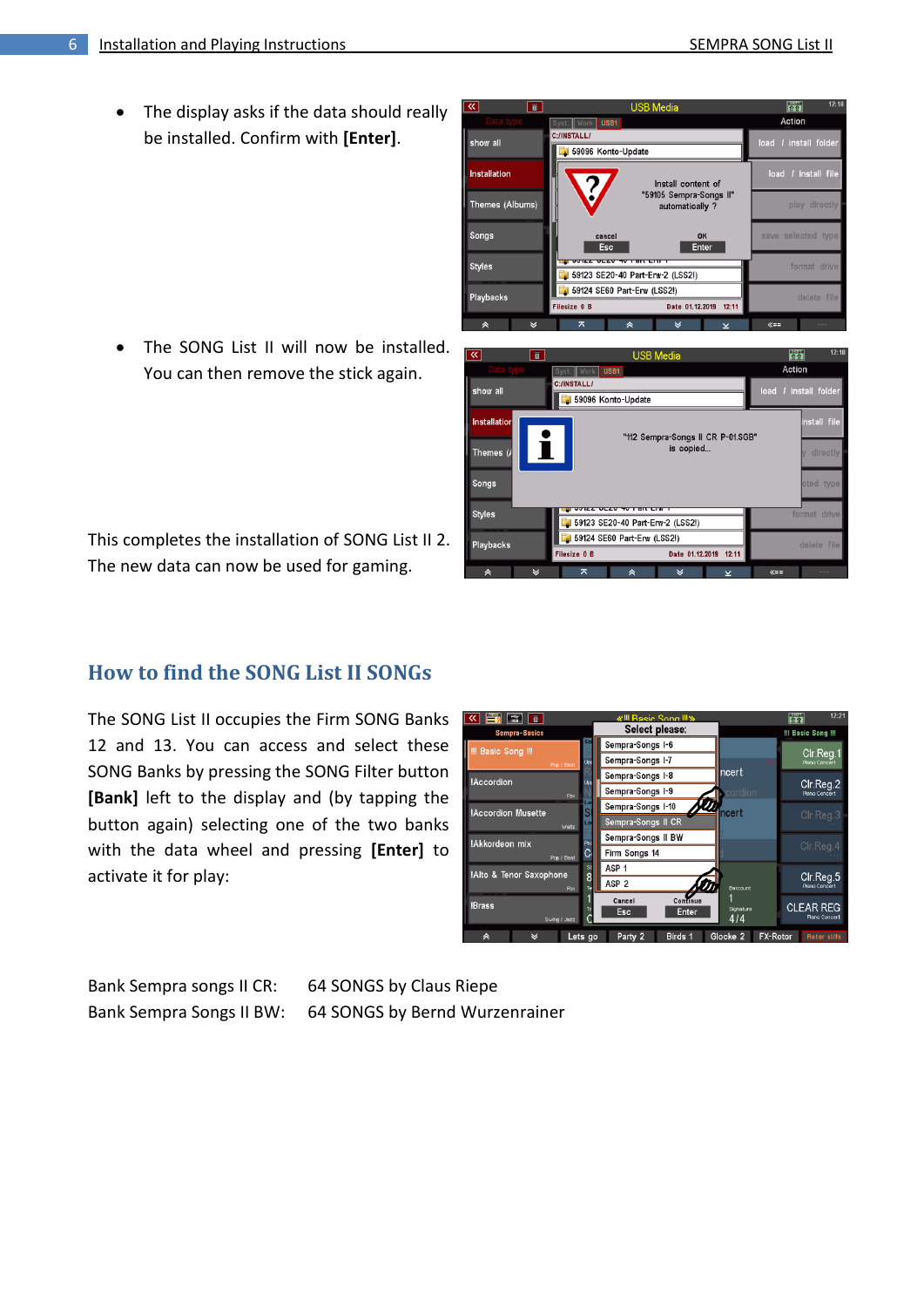After selecting the desired bank, you can select the corresponding SONGS in the display:

| 富<br>$\overline{D}$                                 | «Amorada                                                     | SL2                                                                  | 12:21<br>11                           |
|-----------------------------------------------------|--------------------------------------------------------------|----------------------------------------------------------------------|---------------------------------------|
| Sempra-Songs II CR                                  |                                                              |                                                                      | Amorada                               |
| Amorada<br>SL <sub>2</sub>                          | Solochord 1<br>Lower Org.2Rt.FX<br>Upper left 1<br>Latin     | Upper right 1                                                        | <b>INTRO</b><br>vr16-8-51/3-22FX      |
| April in Portugal<br>SL <sub>2</sub>                | Perc. 2 2 / 3<br>Upper left 2<br>- FX<br>Bars 4-2 i<br>Latin | vr16-8-51/3-22FX<br>Upper right 2<br>vr16-8-51/3-22FX                | VERS <sub>1</sub><br>vr16-8-51/3-22FX |
| <b>Atemios</b><br>SL <sub>2</sub><br>Dance / Modern | I ower left 1<br>Lower Organ 1 FX<br>Lower left 2            | $\wedge$ , Lower right 1<br>vr16-8-51/3-22FX<br><b>Lower right 2</b> | VERS <sub>2</sub><br>vr16-8-51/3-22FX |
| Aurora<br>SL <sub>2</sub><br>Dance / Modern         | Drawbars 1<br>FX.<br>Pedal 1<br>Combibass<br>Pd              | Jazz Vibe 1 a<br>Pedal 2<br>No Sound                                 | <b>RFFRAIN</b>                        |
| Ave Maria No Morro<br>SL <sub>2</sub>               | Style<br>Copa Samba<br>Tempo<br>Latin                        | Barcount<br>.                                                        | <b>BRIDGE</b><br>vr16-8-51/3-22FX     |
| Banana Boat Poporgan<br>SL <sub>2</sub>             | 136<br>Transp.<br>Chord<br>C<br>C<br>Latin                   | Signature<br>4/4                                                     | <b>ENDING</b>                         |
| ×<br>"                                              | Lets go<br>Party 2                                           | Glocke <sub>2</sub><br>Birds 1                                       | <b>FX-Rotor</b><br>Rotor slifs        |

And now we wish you much pleasure with the excellent presets of the SONG List II and while making music with them on your SEMPRA!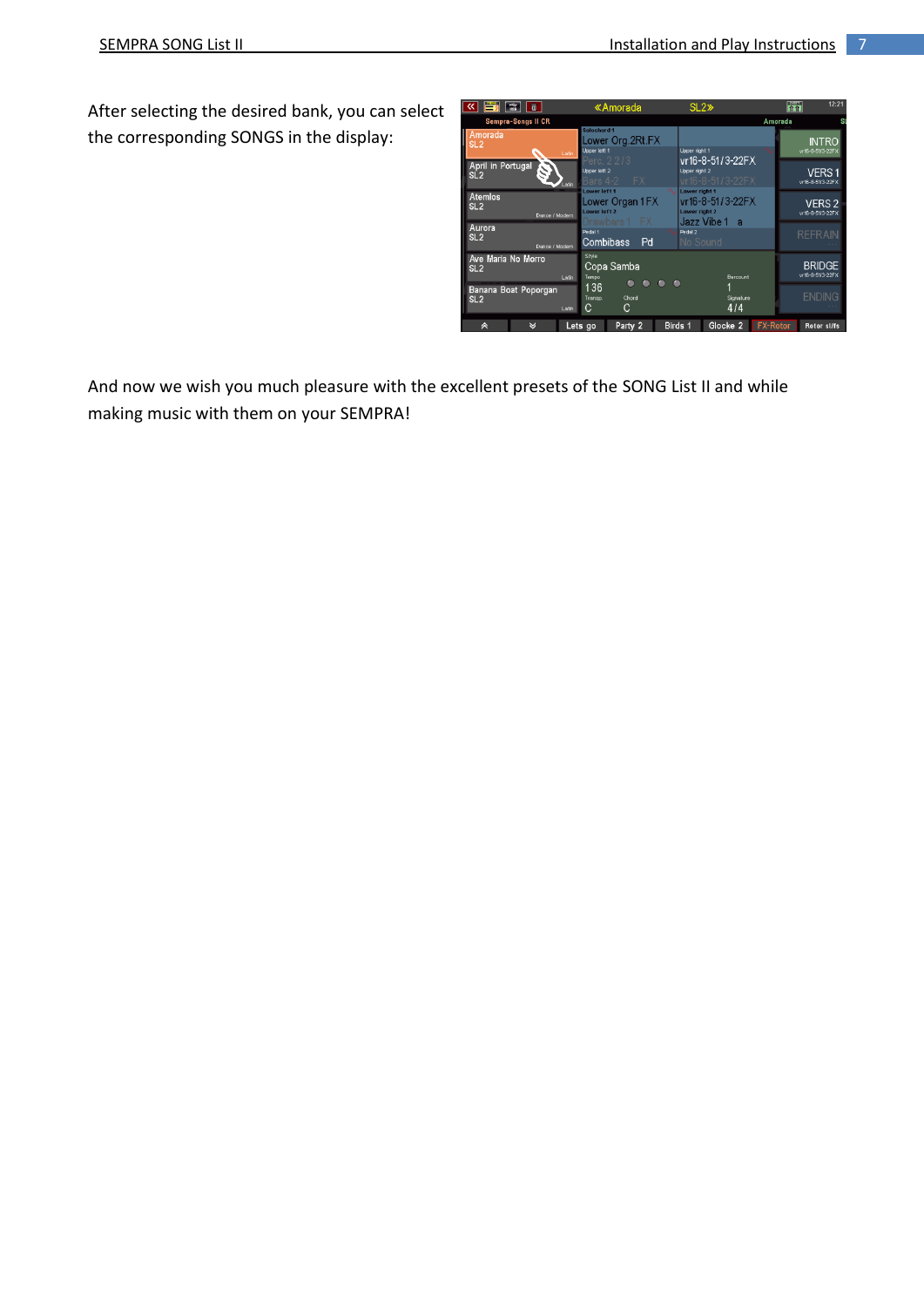#### <span id="page-7-0"></span>**Overview SEMPRA SONG List II**

#### Bank 112 - Sempra songs II CR:

| 01 | Tut'en vas SL2           | 70's hit by Adam & Eve                                                                                                                                                                                                                                   |
|----|--------------------------|----------------------------------------------------------------------------------------------------------------------------------------------------------------------------------------------------------------------------------------------------------|
| 02 | Old Surehand SL2         | Perhaps the best of all the Karl May film tunes of the Martin Böttcher<br>Orchestra. Guitar in lower manual left switched to MEMORY, for<br>longer release. The melodic passages are alternated with strings<br>and horns.                               |
| 03 | The Breeze and I SL2     | The Rhumba title is based on the Spanish folk song "Andalucia" and<br>was made famous by orchestras and organists all over the world.                                                                                                                    |
| 04 | Forever Young SL2        | One of the greatest hits of the 1980s, by the Alphaville Group. The<br>intro is in the upper manual on the left on a separate split area.<br>Don't forget the velocity!                                                                                  |
| 05 | Secret Love SL2          | The song with Doris Day in the movie "Calamity Jane" became famous.<br>Our SONG presents the song as a faster big band number in James Last<br>style.                                                                                                    |
| 06 | Orange Blossom SL2       | This speedy country folk song has been enhanced by the James Last<br>Version. Famous and never missed a concert of the band. Play the<br>B part with the typical trumpets on the lower manual right.                                                     |
| 07 | Amorada SL2              | One of the organ samba parade numbers, melody of course with<br>a typical sinus drawbar sound.                                                                                                                                                           |
| 08 | Final Countdown SL2      | The theme from "Rocky" by the group "Europe". Play the fanfare intro<br>on the Lower right!                                                                                                                                                              |
| 09 | Get Lucky SL2            | One of the big hits of the year 2014                                                                                                                                                                                                                     |
| 10 | Vielen Dank Udo SL2      | To the memory of the German singer Udo Jürgens: The "Tom-&-Jerry"<br>title song "Vielen Dank für die Blumen" in the line-up of a small jazz<br>combo.                                                                                                    |
| 11 | Smoke on Water SL2       | Deep Purple is greeting with Rock Guitar in INTRO Preset and distorted<br>Hammond for the melody                                                                                                                                                         |
| 12 | Moment in Time SL2       | Whitney Houston's world hit in dreamy e-piano sound                                                                                                                                                                                                      |
| 13 | Eleni SL2                | The song became a great success for the Dutch producer duo<br>Tol & Tol and was covered by various organ artists (Claudia Hirschfeld,<br>Franz Lambert). The verse is to play on the lower manual on the<br>right, the Corus melody on the upper manual. |
| 14 | Lullaby of Birdland SL2A | Jazz Standard in George Shearing Sound (Guitar, Piano, Vibraphone)                                                                                                                                                                                       |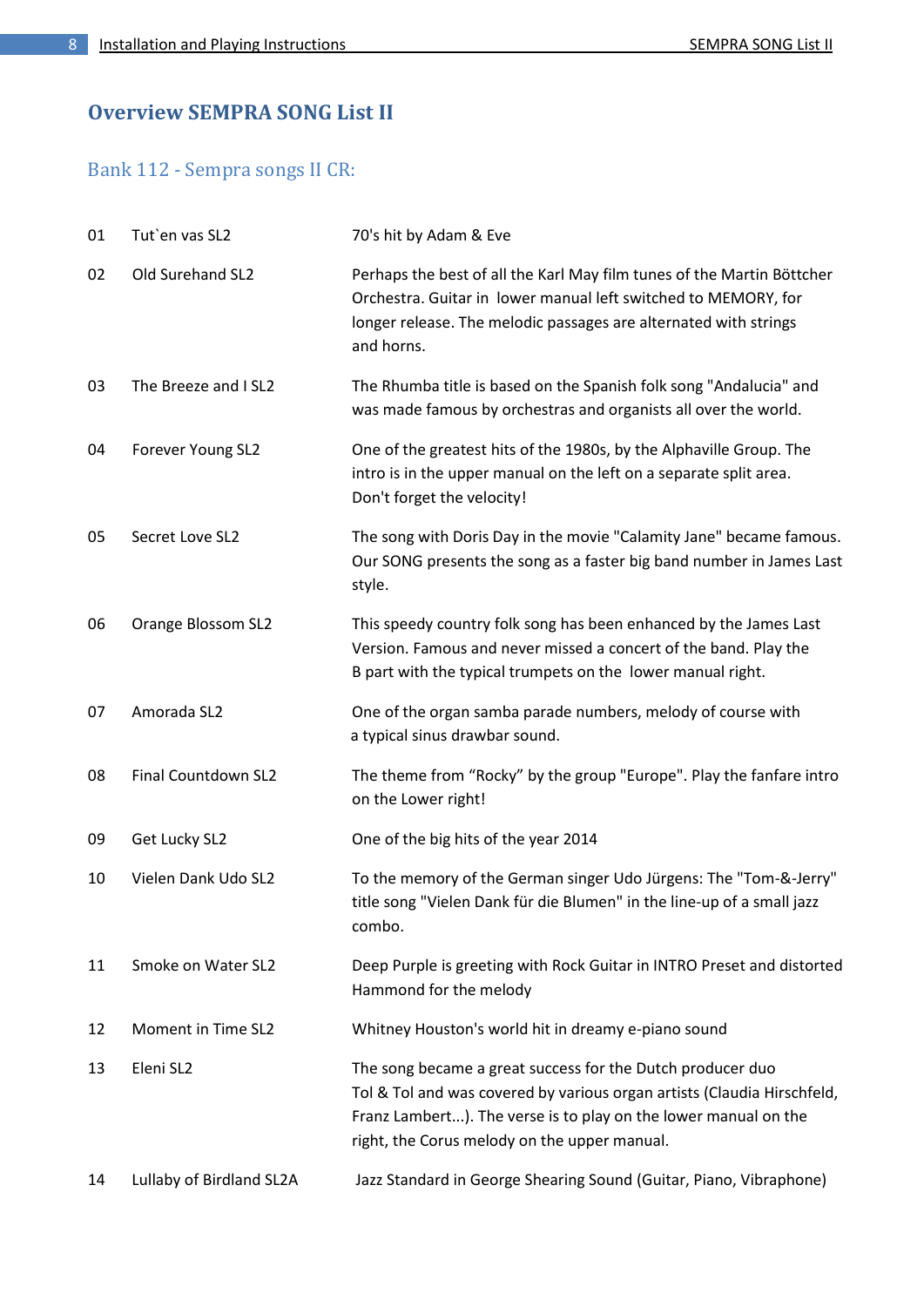| 15 | Wind of Change SL2            | The anthem of German reunification, sung by the group "Scorpions".<br>The whistle voice for the intro is on the Lower manual right.                                                                                                                                                                                                                                                                |
|----|-------------------------------|----------------------------------------------------------------------------------------------------------------------------------------------------------------------------------------------------------------------------------------------------------------------------------------------------------------------------------------------------------------------------------------------------|
| 16 | Kung Fu Fighting SL2          | A disco hit from the 1970s. Attention: The right part of the Lower<br>manual is splitted again: Choir-Voice and Piccolo for the Intro                                                                                                                                                                                                                                                              |
| 17 | Rock you Baby SL2             | Another disco classic that should not be missing at any 70s party                                                                                                                                                                                                                                                                                                                                  |
| 18 | Fly Robin Fly SL2             | And all good things come in threes: another 70's classic, here you will<br>find the typical disco strings on the Lower right, please use them<br>with short pulls ofl the pitch wheel and phrase!                                                                                                                                                                                                  |
| 19 | Sehnsucht SL2                 | The great success of the unforgotten German singer Sandra.                                                                                                                                                                                                                                                                                                                                         |
| 20 | Kalinka SL2                   | The famous Russian folk tune, spread over three presets. We start with<br>the preset VERS 1 (do not forget to increase the tempo in<br>between: button TEMPO+). Then stop the rhythm at the transition to<br>the intermediate part and recall the VERS 2 preset. The rhythm<br>changes to an Rumba for the intermediate part.<br>Then stop again on the Fermate and continue with the REFR. preset |
| 21 | Vija Lied SL2                 | The operetta title from the "Merry Widow" by Franz Léhar, here in a<br>"organ sounding" version, which is reminiscent of Ady Zehnpfennigs<br>interpretation on the earlier Böhm-LP "Magic of Operetta" on the<br>legendary Professional 2000 to remember.                                                                                                                                          |
| 22 | Dein ist m.g. Herz SL2        | This operetta title á la Ady Zehnpfennig was also interpreted as a fast<br>Samba. The typical intro or the rhythmic accompaniment chords with<br>the piano can be played on the sub manual on the left.<br>On the BRIDGE Preset you can let off steam a little and create a<br>Improvise interlude with samba trumpets and guitar.                                                                 |
| 23 | La Golondrina SL2             | A SONG for the famous Mexican folk song, the trumpet intro.<br>please play on the lower right.                                                                                                                                                                                                                                                                                                     |
| 24 | Snowbird Bert SL2             | Bert stands here for Bert Kaempfert, of course. A title in the typical<br>Brass-Sound of the Kaempfert Band. Pay attention to the<br>corresponding dynamic Accentuation through changing touch<br>dynamics.                                                                                                                                                                                        |
| 25 | <b>Highland Cathedral SL2</b> | Not a Scottish folk song, but composed in Germany: Highland<br>Cathedral, true to style with bagpipe instrumentation                                                                                                                                                                                                                                                                               |
| 26 | Guantanamera SL2              | INTRO with trumpets, then a dreamy guitar takes over on VERS 1<br>the melody VERS 2 is a pan flute. Increase then with REFR. Preset, incl.<br>filling string from the SOLOCHORD.                                                                                                                                                                                                                   |
| 27 | For Your Eyes SL2             | The typical intro for the James Bond song "For Your Eyes Only" will be<br>released on the sub-manual on the right.                                                                                                                                                                                                                                                                                 |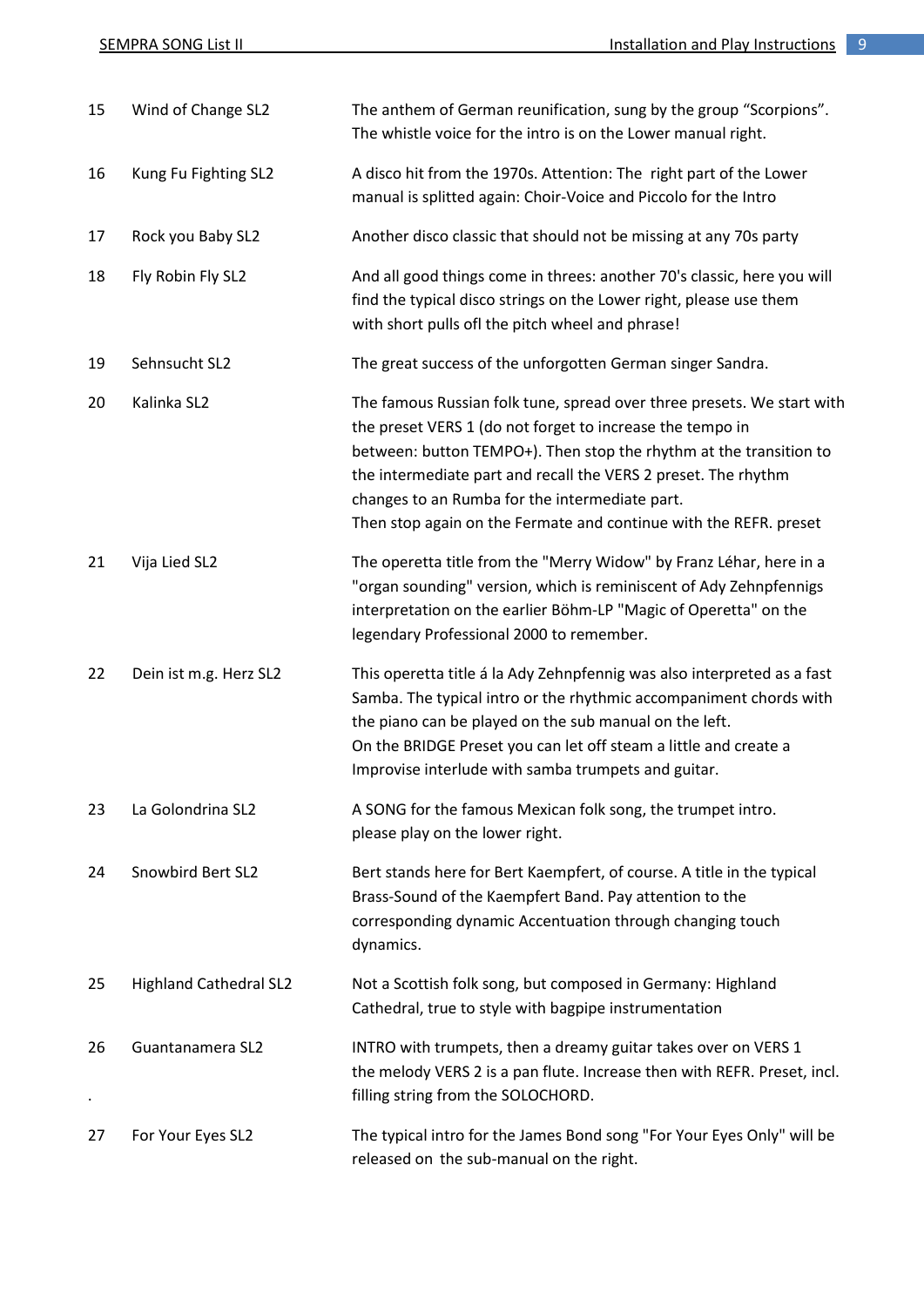| 28 | Elvira Madigan SL2       | Composed by W.A. Mozart, made famous by the Swedish movie "Elvira<br>Madigan" and then especially by the James Last version that was also<br>the inspiration for our presets.                                                                  |
|----|--------------------------|------------------------------------------------------------------------------------------------------------------------------------------------------------------------------------------------------------------------------------------------|
| 29 | Speak softly Love SL2    | The theme music from the movie "The Godfather".                                                                                                                                                                                                |
| 30 | Ghostrider SL2           | The famous "riders in the sky" with a distinctive country guitar. Please,<br>play Part B with the brass section on the Lower manual right.                                                                                                     |
| 31 | Aurora SL2               | A synthesizer hit of the Dutch formation NOVA from the early 1980s.<br>The VERS2 Preset is used to increase the sound with the SOLOCHORD<br>function, to double the lead synth.                                                                |
| 32 | Self Control SL2         | 80's hit by Laura Brannigan and others. On the Lower manual left<br>you can play the typical chord accents                                                                                                                                     |
| 33 | Vaya Con Dios SL2        | There are a lot of versions of this tune, from Johnny Cash to Julio<br>Iglesias. Please play the trumpets for the chorus in the Lower manual<br>in a bit "epic" style                                                                          |
| 34 | Goodbye ,m. love SL2     | An unforgettable hit by Demis Roussos                                                                                                                                                                                                          |
| 35 | <b>Butterfly SL2</b>     | The world hit by Daniel Gerard. The drums begin with muted snare for<br>the verse part. Starting from the VERS2 preset it will be switched on.                                                                                                 |
| 36 | Sailing SL2              | Rod Stewards hit with a typical whistling organ sound for the intro on<br>the Lower manual right                                                                                                                                               |
| 37 | Cherpie Cheep SL2        | A tune of the band "Middle of the Road". Accentuate the choirs in the<br>Lower manual right in chorus true to style by touch dynamic                                                                                                           |
| 38 | Take On Me SL2           | The first and most successful 80s of the group "A-Ha".                                                                                                                                                                                         |
| 39 | Everything I do SL2      | Brian Adams scandal from the movie "Robin Hood" with Kevin Kostner                                                                                                                                                                             |
| 40 | Save your Kisses SL2     | 1970s hit of the group "Brotherhood of Men"                                                                                                                                                                                                    |
| 41 | Atemlos SL2              | Helene Fischer's super hit is not to be missed in Preset List 2 of course                                                                                                                                                                      |
| 42 | Listen to your heart SL2 | Listen to you heart, a hit of the Swedish band "Roxette"                                                                                                                                                                                       |
| 43 | Ave Maria no morro SL2   | Ave Maria no Morro, the famous Rhumba with Flamenco Guitar                                                                                                                                                                                     |
| 44 | Elisabeth Serenade SL2   | The famous Elisabeth Serenade.                                                                                                                                                                                                                 |
| 45 | Portsmouth SL2           | Well known title by Mike Oldfield in folk style and with a lot of<br>percussion. Therefore with semi-automatic function and timpani<br>registered in the lower manual on the left. The Song can be played well<br>without style accompaniment. |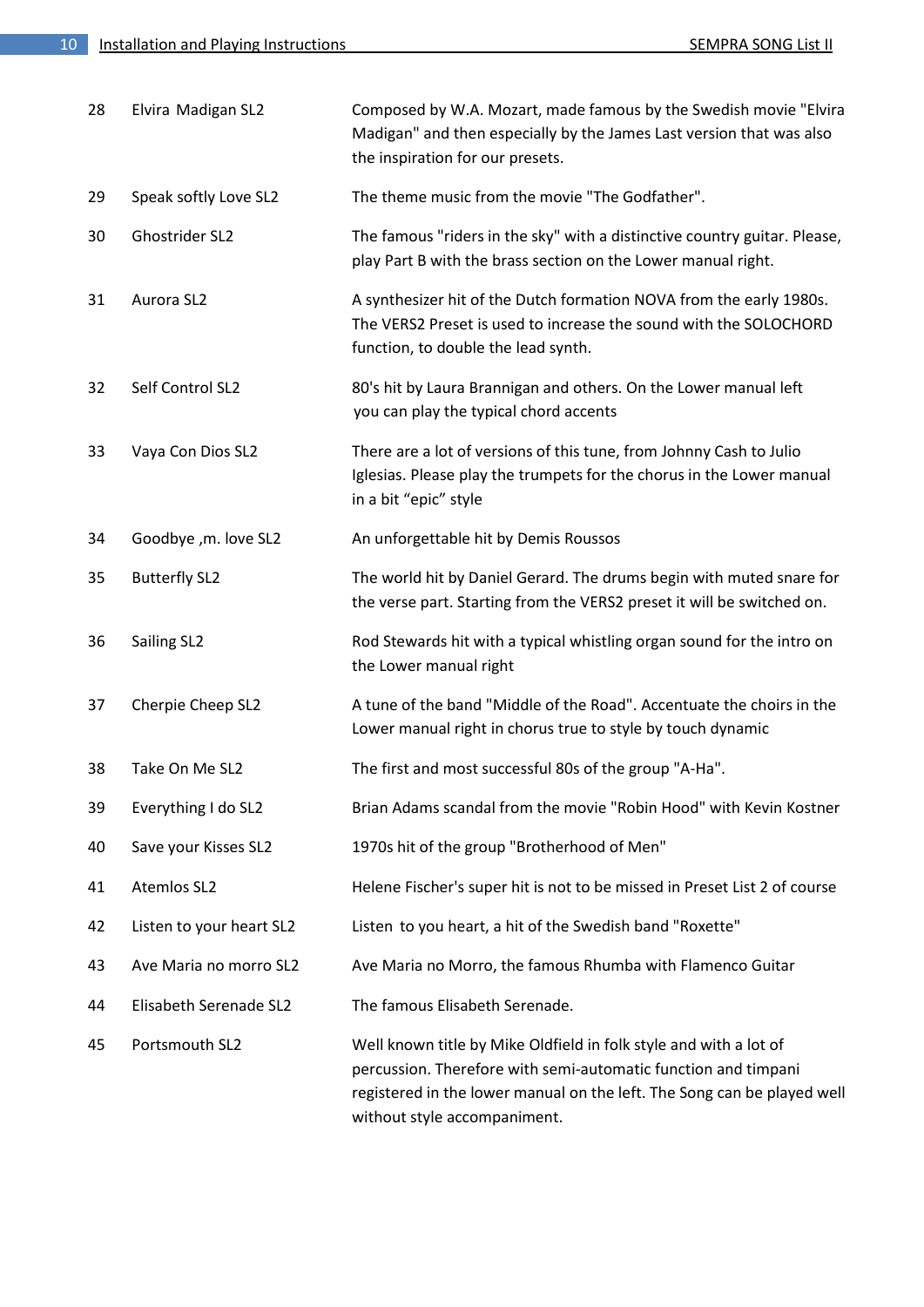| 46 | <b>Bird of Paradise SL2</b> | James Last and Horea Crishan on the pan flute made this song<br>world-famous. The pan flute in the upper manual is registered<br>monophonically, so you can paint the strings underneath with a full<br>grip.                                                                                                                                                                                                                 |
|----|-----------------------------|-------------------------------------------------------------------------------------------------------------------------------------------------------------------------------------------------------------------------------------------------------------------------------------------------------------------------------------------------------------------------------------------------------------------------------|
| 47 | April in Portugal SL2       | An evergreen in the typical Walter Wanderly organ-Bossa style                                                                                                                                                                                                                                                                                                                                                                 |
| 48 | Ring of Fire SL2            | Johnny Cash made this country classic famous. The trumpets for<br>the intro or the inteludes are on Lower right.                                                                                                                                                                                                                                                                                                              |
| 49 | Fürst Igor SL2              | For this arrangement of the well-known melody "Prince Igor" from the<br>Polovtsians Dances of Alexander Borodin we orientated ourselves once<br>again at a Version of Ady Zehnpfennig, played on the LP "The most<br>beautiful melodies from Russia" in 1978. Marimbas in the upper<br>manual for the INTRO and also in the lower manual on the left for the<br>rhythmic accompaniment, please play through very accentuated! |
| 50 | I w.to know w. love SL2     | A SONG for the hit "I want to know what love is" by the band<br>Foreigner.                                                                                                                                                                                                                                                                                                                                                    |
| 51 | Never fall in love ag. SL2  | A classic in the BossaNova Sound by Burt Bacharach                                                                                                                                                                                                                                                                                                                                                                            |
| 52 | Wonderful Land SL2          | The guitar hit by the Shadows, with a typical Muted Guitar for the<br>Interlude on he Lower manual right                                                                                                                                                                                                                                                                                                                      |
| 53 | Jerusalem (Alpert) SL2      | Herb Alpert and also Daliah Lavi made this emotional number famous.                                                                                                                                                                                                                                                                                                                                                           |
| 54 | Miss Marple SL2             | Who doesn't know the typical harpsichord melody of the famous<br>theme of the Miss Marple movies? Here's the SONG for that!                                                                                                                                                                                                                                                                                                   |
| 55 | Largo New World SL2         | The famous oboe theme from Dvorak's Symphony from the new world.                                                                                                                                                                                                                                                                                                                                                              |
| 56 | Born Free SL2               | The theme from the "Born Free" films, written by James Bond<br>composer John Barry. Interesting registration on the lower manual on<br>the right: bells for the intro with soft touch, strings with strong touch                                                                                                                                                                                                              |
| 57 | Tage wie diese SL2          | The World Cup party hit of the German band "Tote Hosen". Play the<br>typical accompaniment figure in the verse on an echo guitar in Lower                                                                                                                                                                                                                                                                                     |
| 58 | Telstar 2015 SL2            | The evergreen of the Spotnicks, here in a modern dance version with<br>Lead synth in tune. Percussion Synth in VERS2 for B-part                                                                                                                                                                                                                                                                                               |
| 59 | Rio (Wunderlich) SL2        | A composition by Klaus Wunderlich, which he performed in 1970 on his<br>album "Around The World" album. Here with the typical drawbar<br>sound of the Hammond H-100 organ, created by the SEMPRA<br>RealOrgan module.                                                                                                                                                                                                         |
| 60 | Cavaquinho SL2              | A "finger-breaker"? No, an organ parade number in Percussion<br>drawbar sound!                                                                                                                                                                                                                                                                                                                                                |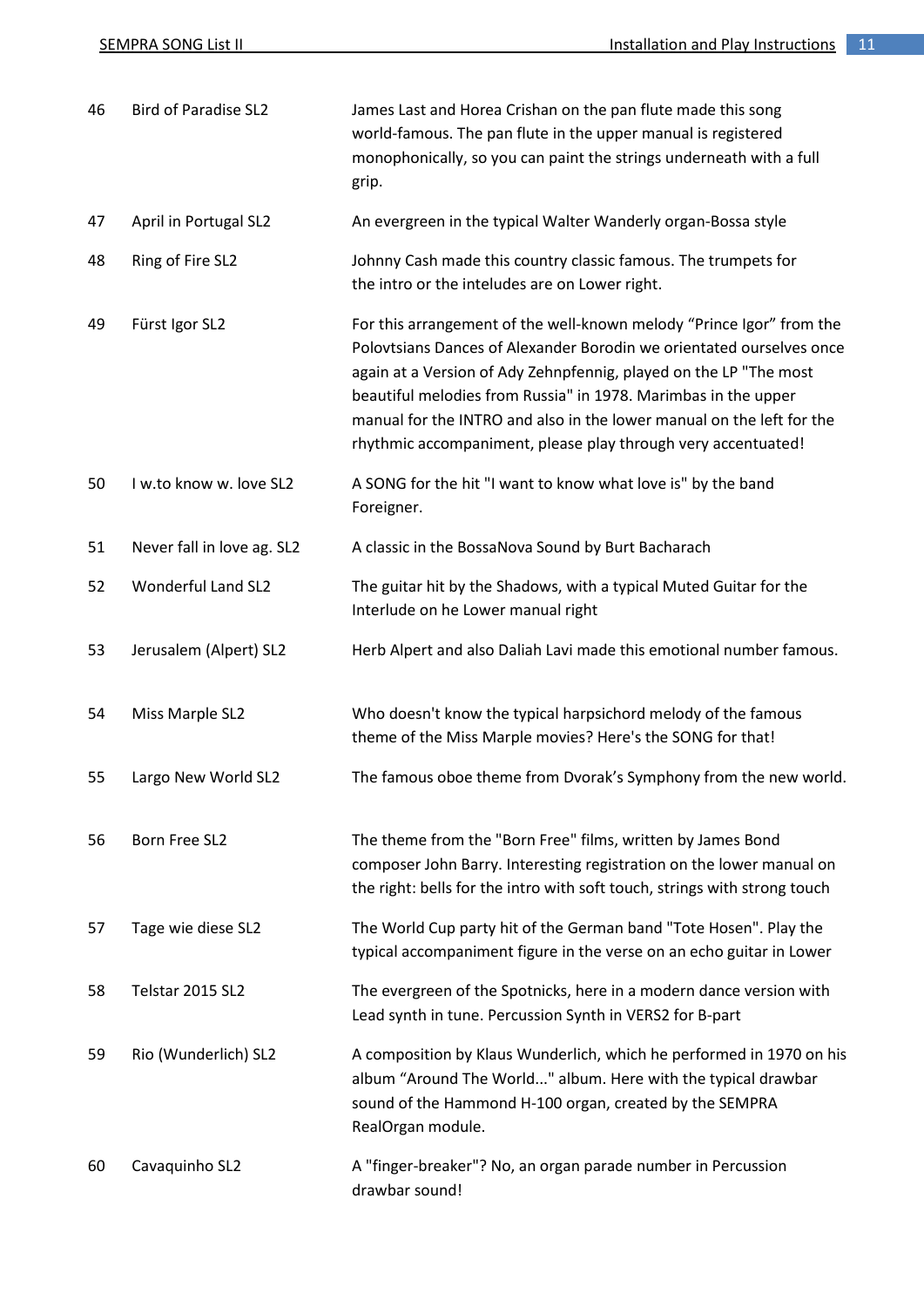| 61 | Unchained Melody SL2        | Ady Zehnpfennig has created this evergreen with dreamlike sine sound<br>on the LP "Fantastic Organ Collection" released 1981. Thanks to the<br>RealOrgan the unique drawbar Sound of the Professional 2000 organ<br>used on this album is back here.                                                                                                                                                                                                      |
|----|-----------------------------|-----------------------------------------------------------------------------------------------------------------------------------------------------------------------------------------------------------------------------------------------------------------------------------------------------------------------------------------------------------------------------------------------------------------------------------------------------------|
| 62 | Banana Boat Poporgan SL2    | A famous song by singer Harry Belafonte, here with a modern groove.<br>Play the question and answer of the melody alternating with the organ<br>sounds of the Upper and the wind section with swelling effect in the<br>Lower right.                                                                                                                                                                                                                      |
| 63 | Song of Joy SL2             | Beethoven's "Ode to Joy" in the famous pop version by Miguel Rios.<br>INTRO with cello. VERS1 and 2 with slower style. Here the Trumpets in<br>the upper manual not yet dynamically accentuated too much, but be<br>played a little more restrained.<br>The REFR and ENDING presets use a faster style, as in the original<br>arrangement. With the ENDING Preset the final will be played with<br>timpanies on Lower left to set the orchestral accents. |
| 64 | <b>Black Smoke Synt SL2</b> | A synthesizer preset in a chill-out groove, with which e.g. the German<br>contribution "Black Smoke" by Ann-Sophie to the ESC Eurovision Song<br>Contest 2015 can be played.                                                                                                                                                                                                                                                                              |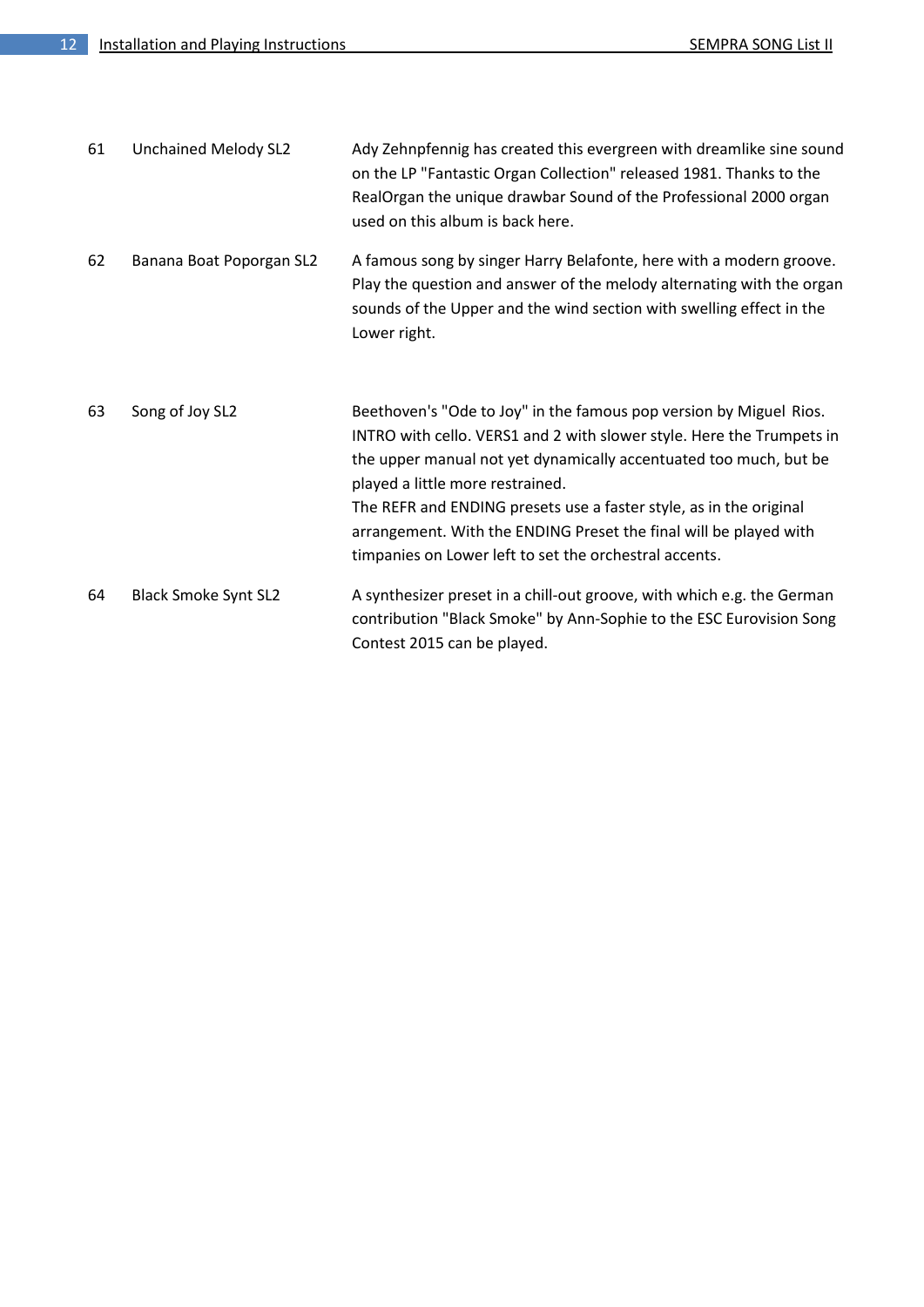#### <span id="page-12-0"></span>**Bank 113 - Sempra-Songs II BW:**

| 01           | Secred Garden Chill SL2      | Smooth-Jazz-Songs, such as the title "The Sercret Garden" in the style<br>of US genre musician Brian Culbertson                                 |
|--------------|------------------------------|-------------------------------------------------------------------------------------------------------------------------------------------------|
| 02           | George Love Song SL2         | Love songs in the style of US guitarist George Benson or even Lee<br>Ritenour, Peter White or Marc Antoine                                      |
| 03           | Jarreau Ballad SL2           | Smooth-Jazz ballads from the 80s in piano style, e.g. by the<br>US jazz singer Al Jarreau                                                       |
| 04           | Benson Guit. Night SL2       | SONG for the famous George Benson song "Give Me The Night".                                                                                     |
| 05           | Dr. Feelgood Eye SL2         | Perfect for Dr. Feelgood's disco hit "Sexy Eyes"                                                                                                |
| 06           | Chic's Forbidden SL2         | SONG for the disco hit "My Forbidden Lover" of the seventies Disoc-<br>Band "Chic" - with lower bass function for the typical intro of the song |
| 07           | Chic's Le Freak SL2          | SONG for the hit "Le Freak", also by the band "Chic".                                                                                           |
| 08           | <b>Shakatak Corner SL2</b>   | For disco songs like "At the Corner", "Invitations" or "Night Birds" from<br>the British pop, jazz and funk band "Shakatak"                     |
| 09           | Ady<br>'s Help Beat SL2      | For the Tom Jones title "Help Myself", here in the Ady-Zenpfennig-<br>organ sound                                                               |
| 10           | Ady Böhm Sinus SL2           | The typical sinus sound by Ady Zehnpfennig on the Dr. Böhm Organ<br>Professional 2000                                                           |
| 11           | Dimes Disco Feel SL2         | In this SONG you'll find as a special 6 arranged presets for the title<br>"Marco Polo" by Ady Zehnpfennig (Andy Dimes)                          |
| 12           | Dimes Disco Party SL2        | SONG for pop-organ songs by Andy Dimes (Ady Zehnpfennig)                                                                                        |
| $\mathbf{1}$ | 3Take That Deep SL2          | For "How Deep Is Your Love" by the British boy group Take That                                                                                  |
| 14           | Clapton's World SL2Optimal   | for Eric Clapton's world-famous song "Change The World" in Pop-<br>piano style                                                                  |
| 15           | Mancini River SL2            | A SONG for the world-famous title "Moon River" by Henry Mancini<br>from the movie "Breakfast at Tiffany's"                                      |
| 16           | Mancini Break SL2            | Alternative registrations for Mancini titles (but not only for them)                                                                            |
| 17           | Mancini ChaCha SL2           | A third SONG for Mancini- and other tracks in Cha-Cha-Groove                                                                                    |
| 18           | <b>Burt's Bossa SL2</b>      | Perfect for Burt Bacharach compositions in the Bossanova groove                                                                                 |
| 19           | <b>Burt's Slow Waltz SL2</b> | A SONG for the Bacharach composition "What The World Needs Now                                                                                  |
| 20           | <b>Burt's Easy Beat SL2</b>  | SONG for Easy-Listening-Songs, e.g. by Burt Bacharach, in 8 Beat<br>groove                                                                      |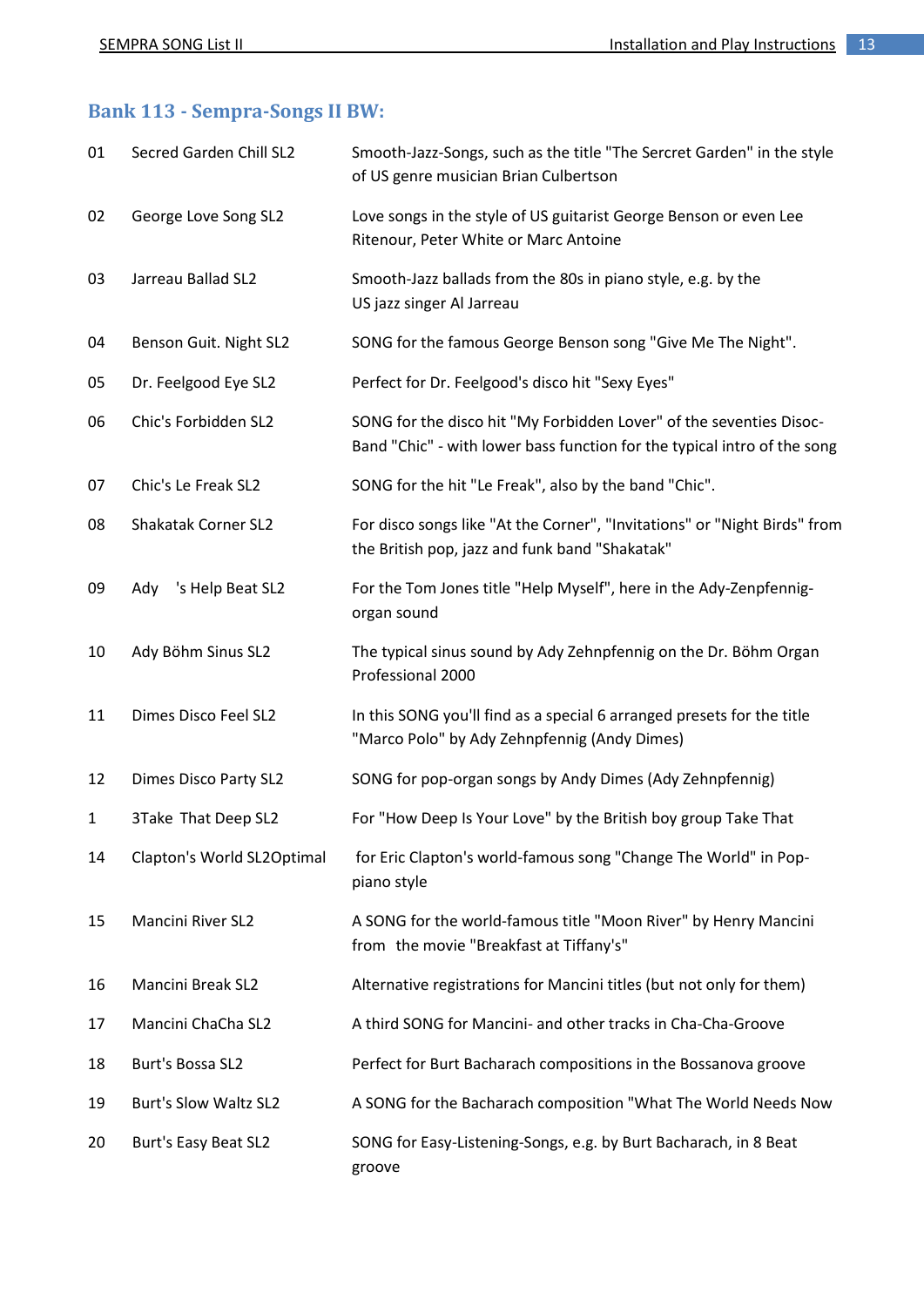| 21 | <b>Shearing Combo SL2</b>   | The sound of the legendary George Shearing Quintet, with block<br>chords from the Solochord function - ideal for jazz standard ballads                                                                                                                                       |
|----|-----------------------------|------------------------------------------------------------------------------------------------------------------------------------------------------------------------------------------------------------------------------------------------------------------------------|
| 22 | Art Van Damme Fox SL2       | The sound of the legendary jazz accordionist Art Van Damme with<br>Block chords from the solo chord function                                                                                                                                                                 |
| 23 | Mr. HammondCombo SL2        | A combo setting in the style of the legendary Klaus Wunderlich                                                                                                                                                                                                               |
| 24 | Mr. WunderbarFox SL2        | Another SONG in Klaus Wunderlich organ sound by the RealOrgan                                                                                                                                                                                                                |
| 25 | <b>Wanderley Bossa SL2</b>  | The typical Brazilian Walter Wanderley organ sound for Bossanova-<br>songs                                                                                                                                                                                                   |
| 26 | <b>Wanderley Finale SL2</b> | Another variant of the Walter Wanderley organ sound                                                                                                                                                                                                                          |
| 27 | Ham&Bossa SL<br>X66         | 2The sound of the legendary Hammond organ X66, as once used by the<br>British organist George Blackmore for the Bossanova standard<br>"Meditation".                                                                                                                          |
| 28 | 50' OrganBossa SL2          | The sound of the world-famous Hammond organist Ethel Smith -<br>perfect for Bossanova songs                                                                                                                                                                                  |
| 29 | Jesse Open Flute SL2        | The typical "Open Flute" organ sound of the legendary US Theatre<br>organist Jesse Crawford                                                                                                                                                                                  |
| 30 | Jesse HarmonicsL2           | The extended, typical "Open Harmonies" organ sound by Jesse<br>Crawford in conjunction with the Solochord function                                                                                                                                                           |
| 31 | Lowrey Jazz Combo SL2       | A soft jazz organ combo in the sound of the well-known American<br>home organ brand, e.g. for the jazz standard "Stompin' At The Savoy".                                                                                                                                     |
| 32 | Lowrey Organ Jazz SL2       | Two more jazz organ combinations in soft Lowrey sound                                                                                                                                                                                                                        |
| 33 | Glenn Conn-Organ SL2        | The full tibia sound, like the young US organist Glenn Derringer once<br>played it on his of a Conn organ in the 50's/60's - optimal for slow<br><b>Standards and Evergreens</b>                                                                                             |
| 34 | Glenn Full Tibia SL2        | Further variations of the Glenn Derringer sound                                                                                                                                                                                                                              |
| 35 | Bob's Organ Time SL2        | The American organ sound of US organist Bob Ralston from the early<br>Sixties, e.g. optimal for evergreens and standards such as<br>"Moonglow or George Geshwin's Summertime.                                                                                                |
| 36 | <b>Bob Twiligh Time SL2</b> | The sound of the American studio string orchestra "The Living Strings",<br>under the leadership of Johnny Douglas, and in conjunction with the<br>Hammond Organ sound by US organist Bob Ralston - ideal for<br>rehearsing the 1966 arrangements of the tune "Twilight Time" |
| 37 | Leroy Typewrite SL2         | Perfect preset for the Leroy Anderson composition "The<br>Typewriter" with corresponding effects of the typewriter-tips<br>noises.                                                                                                                                           |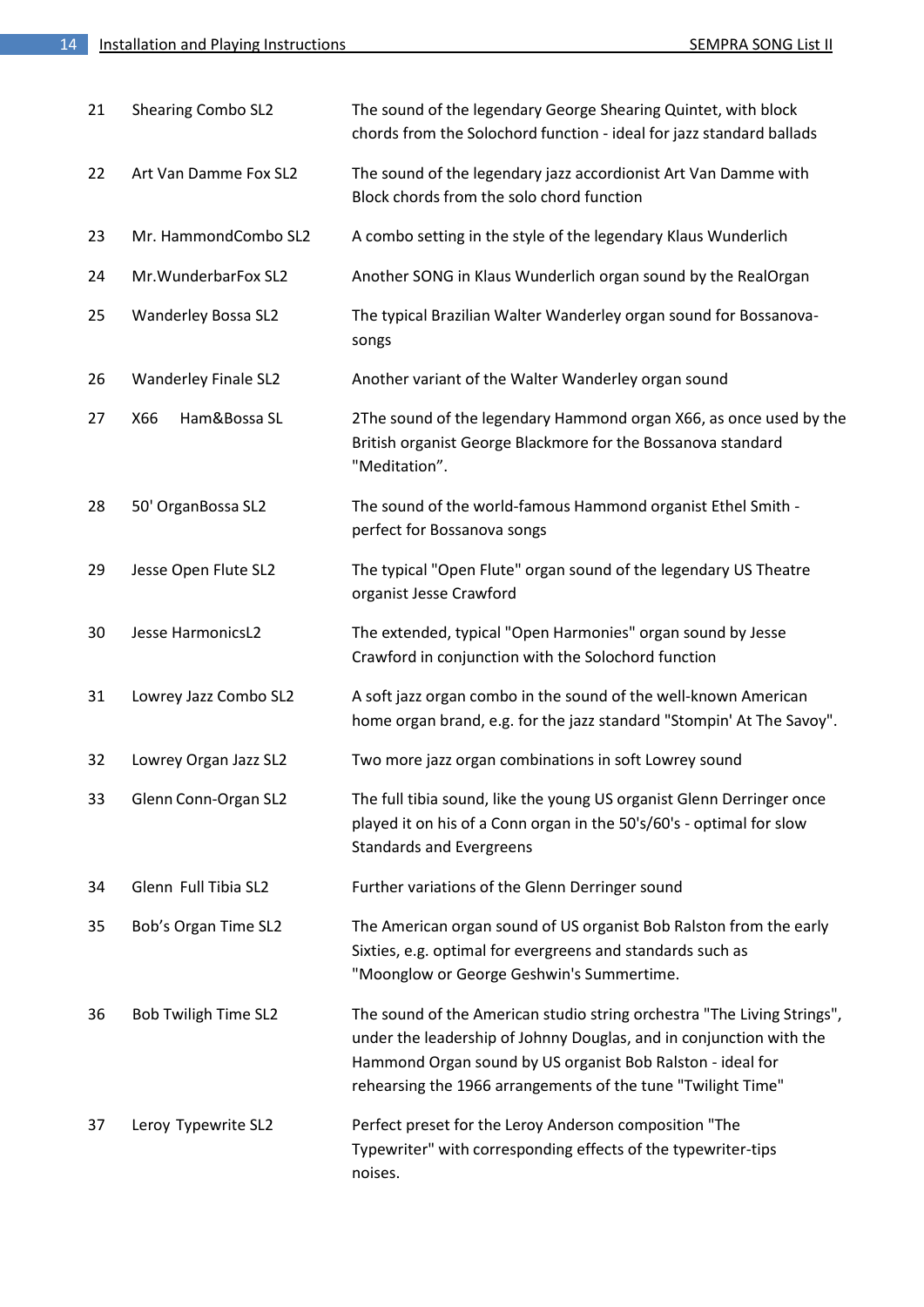| 38 | Leroy Whistler SL2         | Registrations for the Leroy Anderson composition "The Whistler<br>and his Dog" with corresponding whistle effects                                                                                                        |
|----|----------------------------|--------------------------------------------------------------------------------------------------------------------------------------------------------------------------------------------------------------------------|
| 39 | Anderson BlueTangoSL2      | A SONG for the well-known Leroy-Anderson-Tango composition<br>"Blue Tango.                                                                                                                                               |
| 40 | <b>Anderson Finale SL2</b> | The Leroy Anderson Waltz composition "Belle Of The Ball" with<br>full brass parts in the intro were the inspiration for this SONG                                                                                        |
| 41 | <b>Happy Strings SL2</b>   | Broadway strings for well-known Broadway or musical melodies                                                                                                                                                             |
| 42 | Jobim 's Bossa SL2         | Settings for Brazilian Bossanova titles in the typical sound of the<br>world-famous Bossanova composer Antonio-Carlos Jobim, with<br>piano and flutes.                                                                   |
| 43 | Jobim 's String SL2        | Another variation for titles by Antonio-Carlos Jobim, in sound<br>by Claus-Ogerman with Strings, Piano and Flutes                                                                                                        |
| 44 | REAL BossaOrgan SL2        | Organ sound variations of the famous Brazilian Bossanova-<br>organists Walter Wanderley with RealOrgan Drawbars                                                                                                          |
| 45 | W. Wanderley Bossa SL2     | Further organ sound variation with RealOrgan drawbars.                                                                                                                                                                   |
| 46 | Samba doBrasil SL2         | Modern Brazilian samba for famous evergreens like "Brazil",<br>"Tristeza" etc.                                                                                                                                           |
| 47 | Rio Disco Samba SL2        | Disco Samba Presets for Brazilian songs in the style of "Two-<br>Man-Sound", for example their famous Disco Samba Medley                                                                                                 |
| 48 | Tom's Organ Solo SL2       | SONG for the intro of the Santana version of "Oye como va".<br>with the legendary organ intro and organ solo of Santana-<br>Keyboarder/Organist Tom Coster                                                               |
| 49 | Santana Europe SL2         | SONG for Santana's world hit "Europe" with the typical sound<br>the Carlos Santana guitar                                                                                                                                |
| 50 | Shade Of Pale Org. SL2     | "A Whiter Shade Of Pale", a world hit of the group Procol Harum<br>with typical organ sound. The descending bass figure should be<br>played in its proper style via control the activated organist mode<br>on the pedal! |
| 51 | <b>Concert For One SL2</b> | A typical orchestral setting with baroque recorder, for example<br>for the title 'Concerto For One Voice' (Concerto pour une voix),<br>or for melancholic, sentimental French film music.                                |
| 52 | Concerto Baroque SL2       | Baroque orchestra in pop groove in the style of "Rondo<br>Veniziano"                                                                                                                                                     |
| 53 | Percy Summer Place SL2     | A SONG for the well-known melody from the movie "A Summe<br>Place" by Percy Faith                                                                                                                                        |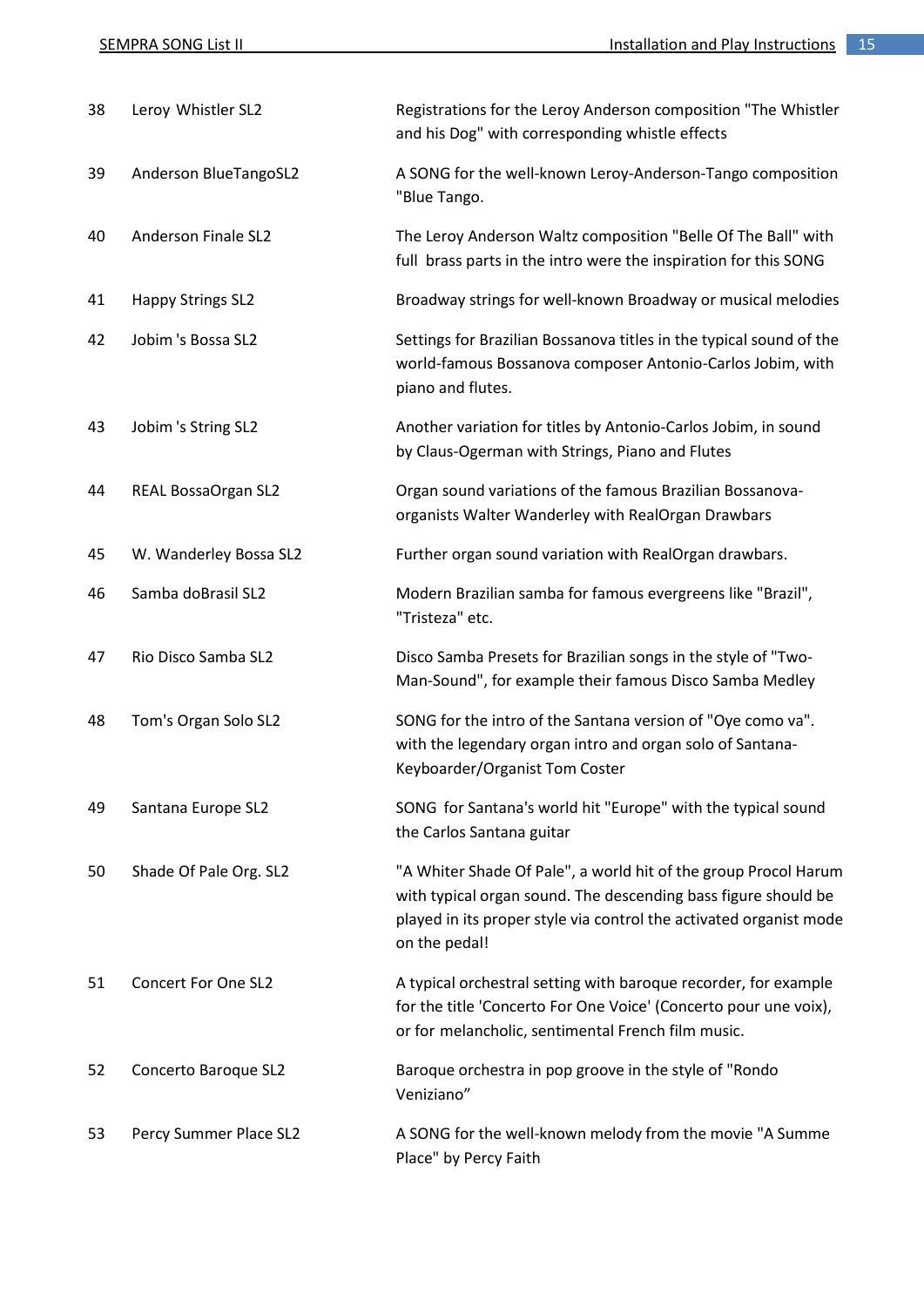| 54 | <b>Magnificent SevenL2</b> | SONG for the famous Western movie theme "The Magnificent<br>Seven")                                                                                                |
|----|----------------------------|--------------------------------------------------------------------------------------------------------------------------------------------------------------------|
| 55 | Bath, Good, Ugly SL2       | SONG for the melody from the western movie "The Good, the Bad and<br>the Ugly" by Ennio Morricone                                                                  |
| 56 | Miller Moonlight SL2       | The typical Glenn-Miller-BigBand sound for the well-known title<br>"Moonlight Serenade" with solo chord function and leading clarinet                              |
| 57 | 40' US BigBand L2          | The sound of an American BigBand of the 40's - optimal for Swing-<br>Music of the 40s                                                                              |
| 58 | George F's Organ SL2       | Jazz organ sound of the Swiss E.-organist Georges Fleury                                                                                                           |
| 59 | Gypsy-JazzBand SL2         | Zigeuner-Jazz in the style of Djano Reinhardt or also suitable for<br>Entertainment and jazz music in the style of the German violonist<br><b>Helmut Zacharias</b> |
| 60 | Roarn ' 20ties SL2         | The Charleston style of the wild twenties.                                                                                                                         |
| 61 | <b>Tower Ballroom SL2</b>  | The sound of the Wurlitzer theatre organ from the Blackpool Tower<br>with Phantom piano and third coupler                                                          |
| 62 | Cinema Organ SL2           | Sounds of a typical cinema organ                                                                                                                                   |
| 63 | Milk&Hon. Halleluja SL2    | A SONG for the famous Song Contest Winner title from the late 1970s                                                                                                |
| 64 | Radetzky March SL2         | A SONG for the famous "Radetzky March" by Johann Strauss sen. but<br>of course also suitable for further marching compositions.                                    |